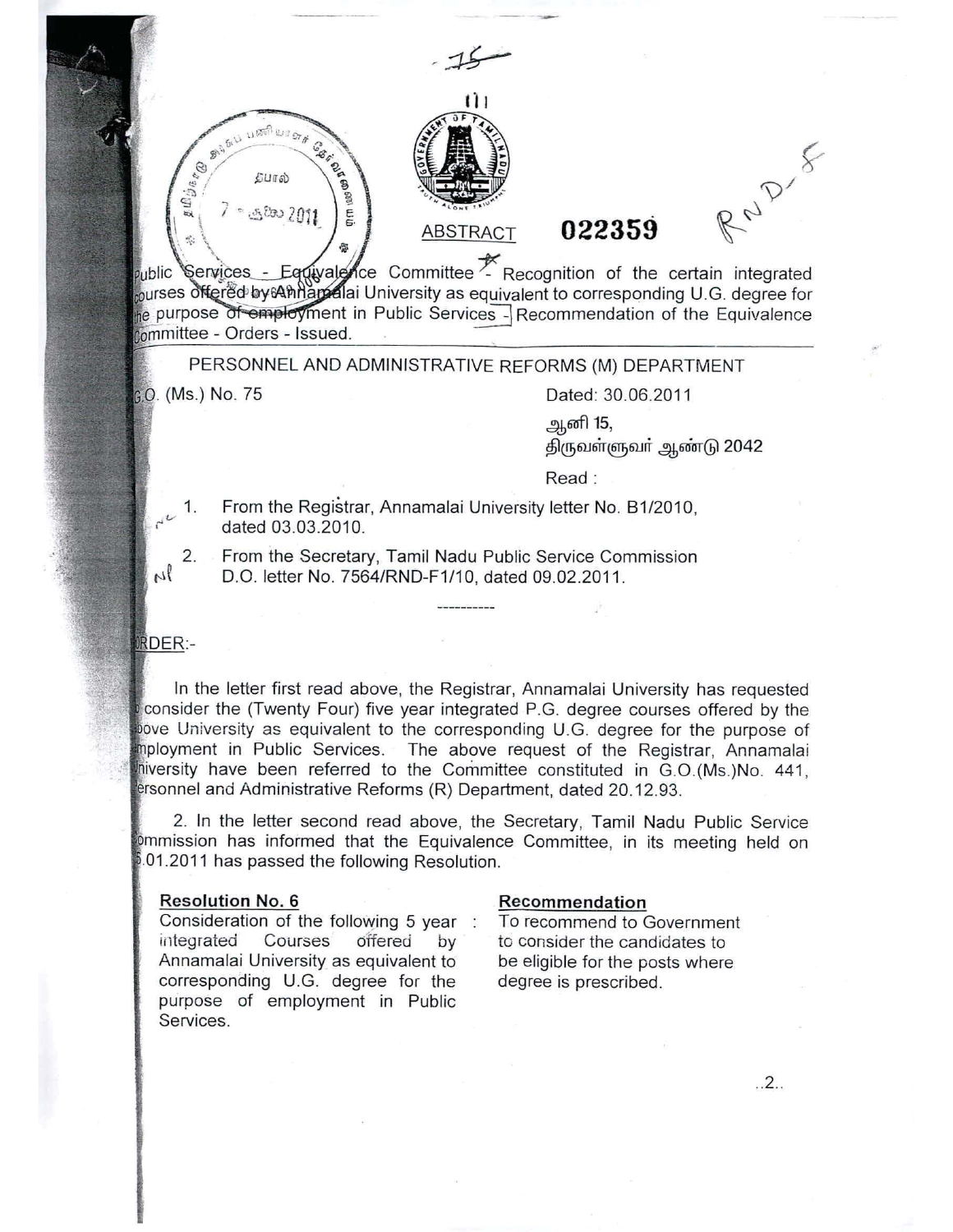#### 022359 **SUBJECTS**

1. MA, (English & Communication)

..2..

 $112$ 

,/

- 2. M.A., (History)  $\lambda$
- 3. M.A., (Political Science)

4. M.A., (Applied Economics)

5. M.A., (Applied Sociology)

6. M.A., (Population & Development)

7. M.A., (Philosophy, Culture & Tourism)

8. M.L.I.S $\left| \cdot \right|$ 

9. M.A., (Rural Development)

10. M.Com.,

1

- I

i:

", I !

i'

 $1201$ 

11. M.Sc., (Mathematics)

12. M.Sc., (Statistics with Computer Application

13. M.Sc., (Physics)  $\sim$   $\sim$   $\sim$ 

14. M.Sc., (Chemistry)  $\qquad\qquad$ 

15. M.Sc., (Plant Biology & Plant Biotechnology)

16, M.Sc., (Herbal Science)

17. M.Sc., (Zoology)  $\checkmark$ 

18. M.Sc., (Bio-Informatics)

19, M.Sc., (Microbiology) **/** 

20. M.Sc., (Ocean Science & Technology)

21. M.Sc., (Applied Geol6gy)

22. M.Sc., (Biotechnology)

23. M.A.,  $(Tamil)$  /

I 24. M.Sc., (Clinical Psychology)

3. The Government after careful consideration, have decided to accept the recommendation of the Equivalence Committee and accordingly, direct that five year integrated courses offered by Annamalai University mentioned in para 2 above be regrated as equivalent to corresponding U.G. degree for considering the candidate  $\mu$  or the posts where degree is prescribed.

Du

 $3.3$